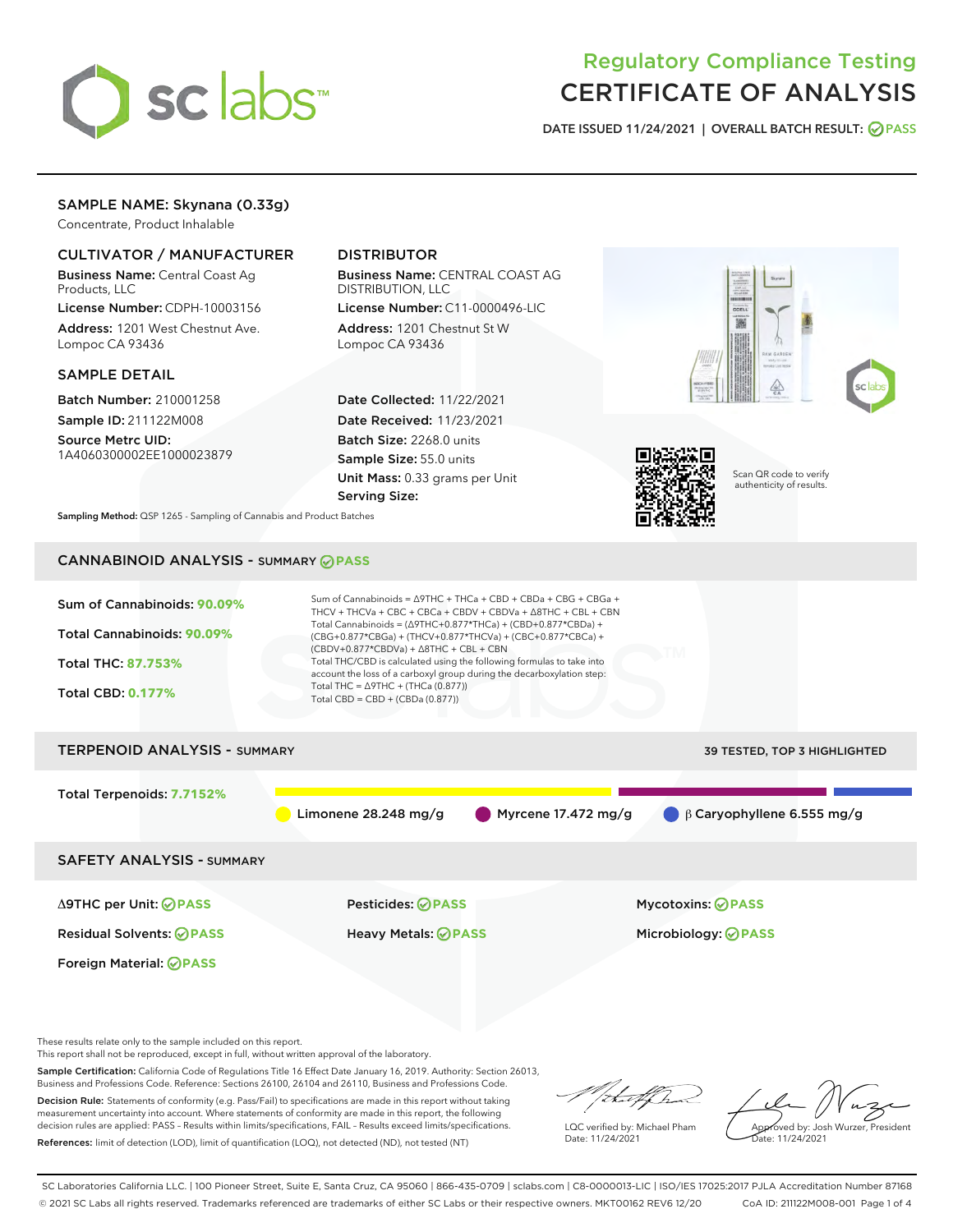



SKYNANA (0.33G) | DATE ISSUED 11/24/2021 | OVERALL BATCH RESULT: O PASS

#### CANNABINOID TEST RESULTS - 11/24/2021 2 PASS

Tested by high-performance liquid chromatography with diode-array detection (HPLC-DAD). **Method:** QSP 1157 - Analysis of Cannabinoids by HPLC-DAD

#### TOTAL CANNABINOIDS: **90.09%**

Total Cannabinoids (Total THC) + (Total CBD) + (Total CBG) + (Total THCV) + (Total CBC) + (Total CBDV) + ∆8THC + CBL + CBN

TOTAL THC: **87.753%** Total THC (∆9THC+0.877\*THCa)

TOTAL CBD: **0.177%**

Total CBD (CBD+0.877\*CBDa)

TOTAL CBG: 1.373% Total CBG (CBG+0.877\*CBGa)

TOTAL THCV: 0.52% Total THCV (THCV+0.877\*THCVa)

TOTAL CBC: ND Total CBC (CBC+0.877\*CBCa)

TOTAL CBDV: ND Total CBDV (CBDV+0.877\*CBDVa)

| <b>COMPOUND</b>  | LOD/LOQ<br>(mg/g)          | <b>MEASUREMENT</b><br><b>UNCERTAINTY</b><br>(mg/g) | <b>RESULT</b><br>(mg/g) | <b>RESULT</b><br>(%) |
|------------------|----------------------------|----------------------------------------------------|-------------------------|----------------------|
| Δ9THC            | 0.06 / 0.26                | ±30.187                                            | 877.53                  | 87.753               |
| <b>CBG</b>       | 0.06/0.19                  | ±0.541                                             | 13.73                   | 1.373                |
| <b>THCV</b>      | 0.1/0.2                    | ±0.26                                              | 5.2                     | 0.52                 |
| <b>CBN</b>       | 0.1/0.3                    | ±0.18                                              | 2.7                     | 0.27                 |
| <b>CBD</b>       | 0.07/0.29                  | ±0.082                                             | 1.77                    | 0.177                |
| $\triangle$ 8THC | 0.1/0.4                    | N/A                                                | <b>ND</b>               | <b>ND</b>            |
| <b>THCa</b>      | 0.05/0.14                  | N/A                                                | <b>ND</b>               | <b>ND</b>            |
| <b>THCVa</b>     | 0.07 / 0.20                | N/A                                                | <b>ND</b>               | <b>ND</b>            |
| <b>CBDa</b>      | 0.02/0.19                  | N/A                                                | <b>ND</b>               | <b>ND</b>            |
| <b>CBDV</b>      | 0.04 / 0.15                | N/A                                                | <b>ND</b>               | <b>ND</b>            |
| <b>CBDVa</b>     | 0.03/0.53                  | N/A                                                | <b>ND</b>               | <b>ND</b>            |
| <b>CBGa</b>      | 0.1 / 0.2                  | N/A                                                | <b>ND</b>               | <b>ND</b>            |
| <b>CBL</b>       | 0.06 / 0.24                | N/A                                                | <b>ND</b>               | <b>ND</b>            |
| <b>CBC</b>       | 0.2 / 0.5                  | N/A                                                | <b>ND</b>               | <b>ND</b>            |
| <b>CBCa</b>      | 0.07/0.28                  | N/A                                                | <b>ND</b>               | <b>ND</b>            |
|                  | <b>SUM OF CANNABINOIDS</b> |                                                    | 900.9 mg/g              | 90.09%               |

#### **UNIT MASS: 0.33 grams per Unit**

| ∆9THC per Unit                         | 1120 per-package limit | 289.58 mg/unit  | <b>PASS</b> |
|----------------------------------------|------------------------|-----------------|-------------|
| <b>Total THC per Unit</b>              |                        | 289.58 mg/unit  |             |
| <b>CBD</b> per Unit                    |                        | $0.58$ mg/unit  |             |
| <b>Total CBD per Unit</b>              |                        | $0.58$ mg/unit  |             |
| <b>Sum of Cannabinoids</b><br>per Unit |                        | 297.3 mg/unit   |             |
| <b>Total Cannabinoids</b><br>per Unit  |                        | $297.3$ mg/unit |             |

| <b>COMPOUND</b>         | LOD/LOQ<br>(mg/g) | ASUREIVI<br><b>UNCERTAINTY</b><br>(mg/g) | <b>RESULT</b><br>(mg/g)                         | <b>RESULT</b><br>$(\%)$ |
|-------------------------|-------------------|------------------------------------------|-------------------------------------------------|-------------------------|
| Limonene                | 0.005 / 0.016     | ±0.4039                                  | 28.248                                          | 2.8248                  |
| <b>Myrcene</b>          | 0.008 / 0.025     | ±0.2254                                  | 17.472                                          | 1.7472                  |
| $\beta$ Caryophyllene   | 0.004 / 0.012     | ±0.2334                                  | 6.555                                           | 0.6555                  |
| Ocimene                 | 0.011 / 0.038     | ±0.1721                                  | 5.360                                           | 0.5360                  |
| $\beta$ Pinene          | 0.004 / 0.014     | ±0.0538                                  | 4.678                                           | 0.4678                  |
| $\alpha$ Pinene         | 0.005 / 0.017     | ±0.0376                                  | 4.373                                           | 0.4373                  |
| Terpinolene             | 0.008 / 0.026     | ±0.0456                                  | 2.226                                           | 0.2226                  |
| $\alpha$ Humulene       | 0.009/0.029       | ±0.0610                                  | 1.901                                           | 0.1901                  |
| Fenchol                 | 0.010 / 0.034     | ±0.0564                                  | 1.457                                           | 0.1457                  |
| Linalool                | 0.009 / 0.032     | ±0.0460                                  | 1.211                                           | 0.1211                  |
| trans-β-Farnesene       | 0.008 / 0.025     | ±0.0426                                  | 1.200                                           | 0.1200                  |
| <b>Terpineol</b>        | 0.016 / 0.055     | ±0.0585                                  | 0.952                                           | 0.0952                  |
| Camphene                | 0.005 / 0.015     | ±0.0063                                  | 0.547                                           | 0.0547                  |
| <b>Borneol</b>          | 0.005 / 0.016     | ±0.0098                                  | 0.234                                           | 0.0234                  |
| Nerolidol               | 0.009 / 0.028     | ±0.0115                                  | 0.183                                           | 0.0183                  |
| Fenchone                | 0.009 / 0.028     | ±0.0027                                  | 0.092                                           | 0.0092                  |
| $\alpha$ Phellandrene   | 0.006 / 0.020     | ±0.0010                                  | 0.076                                           | 0.0076                  |
| $\alpha$ Terpinene      | 0.005 / 0.017     | ±0.0011                                  | 0.071                                           | 0.0071                  |
| $\alpha$ Bisabolol      | 0.008 / 0.026     | ±0.0037                                  | 0.070                                           | 0.0070                  |
| $\gamma$ Terpinene      | 0.006 / 0.018     | ±0.0011                                  | 0.064                                           | 0.0064                  |
| 3 Carene                | 0.005 / 0.018     | ±0.0008                                  | 0.053                                           | 0.0053                  |
| Caryophyllene<br>Oxide  | 0.010 / 0.033     | ±0.0018                                  | 0.040                                           | 0.0040                  |
| Sabinene Hydrate        | 0.006 / 0.022     | ±0.0012                                  | 0.031                                           | 0.0031                  |
| Citronellol             | 0.003 / 0.010     | ±0.0014                                  | 0.028                                           | 0.0028                  |
| Eucalyptol              | 0.006 / 0.018     | ±0.0005                                  | 0.020                                           | 0.0020                  |
| Geraniol                | 0.002 / 0.007     | ±0.0004                                  | 0.010                                           | 0.0010                  |
| Sabinene                | 0.004 / 0.014     | N/A                                      | <loq< th=""><th><loq< th=""></loq<></th></loq<> | <loq< th=""></loq<>     |
| p-Cymene                | 0.005 / 0.016     | N/A                                      | <loq< th=""><th><loq< th=""></loq<></th></loq<> | <loq< th=""></loq<>     |
| Nerol                   | 0.003 / 0.011     | N/A                                      | <loq< th=""><th><loq< th=""></loq<></th></loq<> | <loq< th=""></loq<>     |
| (-)-Isopulegol          | 0.005 / 0.016     | N/A                                      | <b>ND</b>                                       | <b>ND</b>               |
| Camphor                 | 0.006 / 0.019     | N/A                                      | ND                                              | ND                      |
| Isoborneol              | 0.004 / 0.012     | N/A                                      | ND                                              | ND                      |
| Menthol                 | 0.008 / 0.025     | N/A                                      | ND                                              | ND                      |
| $R-(+)$ -Pulegone       | 0.003 / 0.011     | N/A                                      | ND                                              | ND                      |
| <b>Geranyl Acetate</b>  | 0.004 / 0.014     | N/A                                      | ND                                              | ND                      |
| $\alpha$ Cedrene        | 0.005 / 0.016     | N/A                                      | ND                                              | ND                      |
| Valencene               | 0.009 / 0.030     | N/A                                      | ND                                              | ND                      |
| Guaiol                  | 0.009 / 0.030     | N/A                                      | ND                                              | ND                      |
| Cedrol                  | 0.008 / 0.027     | N/A                                      | ND                                              | ND                      |
| <b>TOTAL TERPENOIDS</b> |                   |                                          | 77.152 mg/g                                     | 7.7152%                 |

SC Laboratories California LLC. | 100 Pioneer Street, Suite E, Santa Cruz, CA 95060 | 866-435-0709 | sclabs.com | C8-0000013-LIC | ISO/IES 17025:2017 PJLA Accreditation Number 87168 © 2021 SC Labs all rights reserved. Trademarks referenced are trademarks of either SC Labs or their respective owners. MKT00162 REV6 12/20 CoA ID: 211122M008-001 Page 2 of 4

## TERPENOID TEST RESULTS - 11/24/2021

Terpene analysis utilizing gas chromatography-flame ionization detection (GC-FID). **Method:** QSP 1192 - Analysis of Terpenoids by GC-FID

MEASUREMENT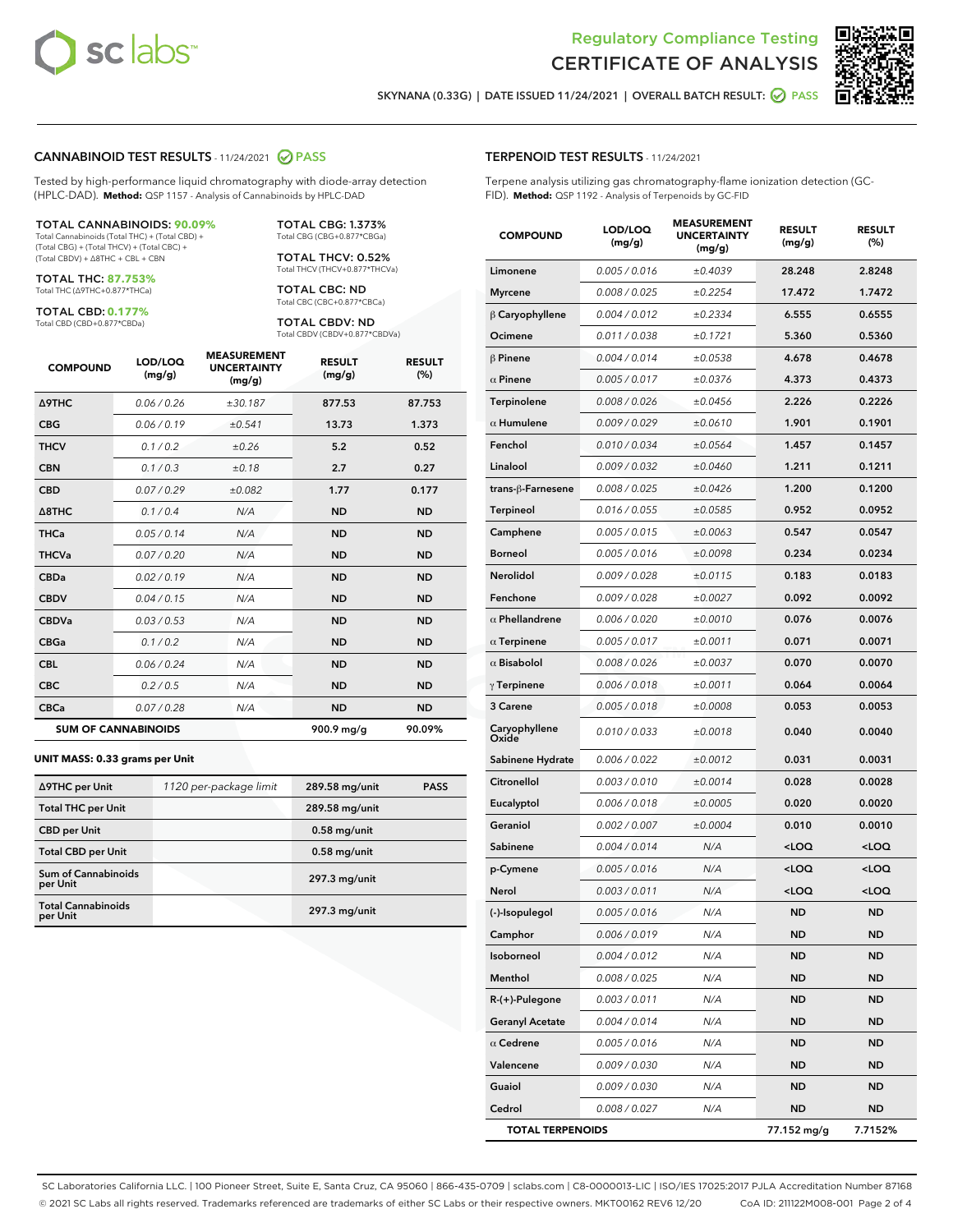



SKYNANA (0.33G) | DATE ISSUED 11/24/2021 | OVERALL BATCH RESULT:  $\bigcirc$  PASS

## CATEGORY 1 PESTICIDE TEST RESULTS - 11/24/2021 2 PASS

Pesticide and plant growth regulator analysis utilizing high-performance liquid chromatography-mass spectrometry (HPLC-MS) or gas chromatography-mass spectrometry (GC-MS). \*GC-MS utilized where indicated. **Method:** QSP 1212 - Analysis of Pesticides and Mycotoxins by LC-MS or QSP 1213 - Analysis of Pesticides by GC-MS

| <b>Aldicarb</b><br>0.03 / 0.08<br><b>ND</b><br>$\ge$ LOD<br>N/A<br><b>PASS</b><br>Carbofuran<br>0.02/0.05<br>$\ge$ LOD<br>N/A<br><b>ND</b><br><b>PASS</b><br>Chlordane*<br>0.03 / 0.08<br><b>ND</b><br>$>$ LOD<br>N/A<br><b>PASS</b><br>0.03/0.10<br><b>ND</b><br><b>PASS</b><br>Chlorfenapyr*<br>$\ge$ LOD<br>N/A<br>0.02 / 0.06<br>N/A<br><b>ND</b><br><b>PASS</b><br>Chlorpyrifos<br>$\ge$ LOD<br>0.02 / 0.07<br>N/A<br><b>ND</b><br><b>PASS</b><br>Coumaphos<br>$>$ LOD<br>Daminozide<br>0.02 / 0.07<br>$\ge$ LOD<br>N/A<br><b>ND</b><br><b>PASS</b><br><b>DDVP</b><br>0.03/0.09<br>$\ge$ LOD<br>N/A<br><b>ND</b><br><b>PASS</b><br>(Dichlorvos)<br>Dimethoate<br><b>ND</b><br><b>PASS</b><br>0.03 / 0.08<br>$>$ LOD<br>N/A<br>0.03/0.10<br>Ethoprop(hos)<br>$\ge$ LOD<br>N/A<br><b>ND</b><br><b>PASS</b><br>0.02 / 0.06<br>$\ge$ LOD<br>N/A<br><b>ND</b><br><b>PASS</b><br>Etofenprox<br>Fenoxycarb<br>0.03 / 0.08<br>$>$ LOD<br>N/A<br><b>ND</b><br><b>PASS</b><br>0.03 / 0.08<br><b>ND</b><br><b>PASS</b><br>Fipronil<br>$\ge$ LOD<br>N/A<br>Imazalil<br>0.02 / 0.06<br>$>$ LOD<br>N/A<br><b>ND</b><br><b>PASS</b><br>0.02 / 0.07<br>Methiocarb<br>N/A<br><b>ND</b><br>$>$ LOD<br><b>PASS</b><br>Methyl<br>0.03/0.10<br>$\ge$ LOD<br>N/A<br><b>ND</b><br><b>PASS</b><br>parathion<br>0.03/0.09<br>$\ge$ LOD<br>N/A<br><b>ND</b><br><b>PASS</b><br><b>Mevinphos</b><br>Paclobutrazol<br>0.02 / 0.05<br>$\ge$ LOD<br>N/A<br><b>ND</b><br><b>PASS</b><br>0.03/0.09<br>N/A<br>$\ge$ LOD<br><b>ND</b><br><b>PASS</b><br>Propoxur<br>0.03 / 0.08<br><b>ND</b><br><b>PASS</b><br>Spiroxamine<br>$\ge$ LOD<br>N/A<br><b>PASS</b><br>Thiacloprid<br>0.03/0.10<br>$\ge$ LOD<br>N/A<br><b>ND</b> | <b>COMPOUND</b> | LOD/LOQ<br>$(\mu g/g)$ | <b>ACTION</b><br>LIMIT<br>$(\mu g/g)$ | <b>MEASUREMENT</b><br><b>UNCERTAINTY</b><br>$(\mu g/g)$ | <b>RESULT</b><br>$(\mu g/g)$ | <b>RESULT</b> |
|----------------------------------------------------------------------------------------------------------------------------------------------------------------------------------------------------------------------------------------------------------------------------------------------------------------------------------------------------------------------------------------------------------------------------------------------------------------------------------------------------------------------------------------------------------------------------------------------------------------------------------------------------------------------------------------------------------------------------------------------------------------------------------------------------------------------------------------------------------------------------------------------------------------------------------------------------------------------------------------------------------------------------------------------------------------------------------------------------------------------------------------------------------------------------------------------------------------------------------------------------------------------------------------------------------------------------------------------------------------------------------------------------------------------------------------------------------------------------------------------------------------------------------------------------------------------------------------------------------------------------------------------------------------------------------------------|-----------------|------------------------|---------------------------------------|---------------------------------------------------------|------------------------------|---------------|
|                                                                                                                                                                                                                                                                                                                                                                                                                                                                                                                                                                                                                                                                                                                                                                                                                                                                                                                                                                                                                                                                                                                                                                                                                                                                                                                                                                                                                                                                                                                                                                                                                                                                                              |                 |                        |                                       |                                                         |                              |               |
|                                                                                                                                                                                                                                                                                                                                                                                                                                                                                                                                                                                                                                                                                                                                                                                                                                                                                                                                                                                                                                                                                                                                                                                                                                                                                                                                                                                                                                                                                                                                                                                                                                                                                              |                 |                        |                                       |                                                         |                              |               |
|                                                                                                                                                                                                                                                                                                                                                                                                                                                                                                                                                                                                                                                                                                                                                                                                                                                                                                                                                                                                                                                                                                                                                                                                                                                                                                                                                                                                                                                                                                                                                                                                                                                                                              |                 |                        |                                       |                                                         |                              |               |
|                                                                                                                                                                                                                                                                                                                                                                                                                                                                                                                                                                                                                                                                                                                                                                                                                                                                                                                                                                                                                                                                                                                                                                                                                                                                                                                                                                                                                                                                                                                                                                                                                                                                                              |                 |                        |                                       |                                                         |                              |               |
|                                                                                                                                                                                                                                                                                                                                                                                                                                                                                                                                                                                                                                                                                                                                                                                                                                                                                                                                                                                                                                                                                                                                                                                                                                                                                                                                                                                                                                                                                                                                                                                                                                                                                              |                 |                        |                                       |                                                         |                              |               |
|                                                                                                                                                                                                                                                                                                                                                                                                                                                                                                                                                                                                                                                                                                                                                                                                                                                                                                                                                                                                                                                                                                                                                                                                                                                                                                                                                                                                                                                                                                                                                                                                                                                                                              |                 |                        |                                       |                                                         |                              |               |
|                                                                                                                                                                                                                                                                                                                                                                                                                                                                                                                                                                                                                                                                                                                                                                                                                                                                                                                                                                                                                                                                                                                                                                                                                                                                                                                                                                                                                                                                                                                                                                                                                                                                                              |                 |                        |                                       |                                                         |                              |               |
|                                                                                                                                                                                                                                                                                                                                                                                                                                                                                                                                                                                                                                                                                                                                                                                                                                                                                                                                                                                                                                                                                                                                                                                                                                                                                                                                                                                                                                                                                                                                                                                                                                                                                              |                 |                        |                                       |                                                         |                              |               |
|                                                                                                                                                                                                                                                                                                                                                                                                                                                                                                                                                                                                                                                                                                                                                                                                                                                                                                                                                                                                                                                                                                                                                                                                                                                                                                                                                                                                                                                                                                                                                                                                                                                                                              |                 |                        |                                       |                                                         |                              |               |
|                                                                                                                                                                                                                                                                                                                                                                                                                                                                                                                                                                                                                                                                                                                                                                                                                                                                                                                                                                                                                                                                                                                                                                                                                                                                                                                                                                                                                                                                                                                                                                                                                                                                                              |                 |                        |                                       |                                                         |                              |               |
|                                                                                                                                                                                                                                                                                                                                                                                                                                                                                                                                                                                                                                                                                                                                                                                                                                                                                                                                                                                                                                                                                                                                                                                                                                                                                                                                                                                                                                                                                                                                                                                                                                                                                              |                 |                        |                                       |                                                         |                              |               |
|                                                                                                                                                                                                                                                                                                                                                                                                                                                                                                                                                                                                                                                                                                                                                                                                                                                                                                                                                                                                                                                                                                                                                                                                                                                                                                                                                                                                                                                                                                                                                                                                                                                                                              |                 |                        |                                       |                                                         |                              |               |
|                                                                                                                                                                                                                                                                                                                                                                                                                                                                                                                                                                                                                                                                                                                                                                                                                                                                                                                                                                                                                                                                                                                                                                                                                                                                                                                                                                                                                                                                                                                                                                                                                                                                                              |                 |                        |                                       |                                                         |                              |               |
|                                                                                                                                                                                                                                                                                                                                                                                                                                                                                                                                                                                                                                                                                                                                                                                                                                                                                                                                                                                                                                                                                                                                                                                                                                                                                                                                                                                                                                                                                                                                                                                                                                                                                              |                 |                        |                                       |                                                         |                              |               |
|                                                                                                                                                                                                                                                                                                                                                                                                                                                                                                                                                                                                                                                                                                                                                                                                                                                                                                                                                                                                                                                                                                                                                                                                                                                                                                                                                                                                                                                                                                                                                                                                                                                                                              |                 |                        |                                       |                                                         |                              |               |
|                                                                                                                                                                                                                                                                                                                                                                                                                                                                                                                                                                                                                                                                                                                                                                                                                                                                                                                                                                                                                                                                                                                                                                                                                                                                                                                                                                                                                                                                                                                                                                                                                                                                                              |                 |                        |                                       |                                                         |                              |               |
|                                                                                                                                                                                                                                                                                                                                                                                                                                                                                                                                                                                                                                                                                                                                                                                                                                                                                                                                                                                                                                                                                                                                                                                                                                                                                                                                                                                                                                                                                                                                                                                                                                                                                              |                 |                        |                                       |                                                         |                              |               |
|                                                                                                                                                                                                                                                                                                                                                                                                                                                                                                                                                                                                                                                                                                                                                                                                                                                                                                                                                                                                                                                                                                                                                                                                                                                                                                                                                                                                                                                                                                                                                                                                                                                                                              |                 |                        |                                       |                                                         |                              |               |
|                                                                                                                                                                                                                                                                                                                                                                                                                                                                                                                                                                                                                                                                                                                                                                                                                                                                                                                                                                                                                                                                                                                                                                                                                                                                                                                                                                                                                                                                                                                                                                                                                                                                                              |                 |                        |                                       |                                                         |                              |               |
|                                                                                                                                                                                                                                                                                                                                                                                                                                                                                                                                                                                                                                                                                                                                                                                                                                                                                                                                                                                                                                                                                                                                                                                                                                                                                                                                                                                                                                                                                                                                                                                                                                                                                              |                 |                        |                                       |                                                         |                              |               |
|                                                                                                                                                                                                                                                                                                                                                                                                                                                                                                                                                                                                                                                                                                                                                                                                                                                                                                                                                                                                                                                                                                                                                                                                                                                                                                                                                                                                                                                                                                                                                                                                                                                                                              |                 |                        |                                       |                                                         |                              |               |

#### CATEGORY 2 PESTICIDE TEST RESULTS - 11/24/2021 @ PASS

| <b>COMPOUND</b>          | LOD/LOO<br>$(\mu g/g)$ | <b>ACTION</b><br>LIMIT<br>$(\mu g/g)$ | <b>MEASUREMENT</b><br><b>UNCERTAINTY</b><br>$(\mu g/g)$ | <b>RESULT</b><br>$(\mu g/g)$ | <b>RESULT</b> |  |
|--------------------------|------------------------|---------------------------------------|---------------------------------------------------------|------------------------------|---------------|--|
| Abamectin                | 0.03/0.10              | 0.1                                   | N/A                                                     | <b>ND</b>                    | <b>PASS</b>   |  |
| Acephate                 | 0.02/0.07              | 0.1                                   | N/A                                                     | <b>ND</b>                    | <b>PASS</b>   |  |
| Acequinocyl              | 0.02/0.07              | 0.1                                   | N/A                                                     | <b>ND</b>                    | <b>PASS</b>   |  |
| Acetamiprid              | 0.02/0.05              | 0.1                                   | N/A                                                     | <b>ND</b>                    | <b>PASS</b>   |  |
| Azoxystrobin             | 0.02/0.07              | 0.1                                   | N/A                                                     | <b>ND</b>                    | <b>PASS</b>   |  |
| <b>Bifenazate</b>        | 0.01 / 0.04            | 0.1                                   | N/A                                                     | <b>ND</b>                    | <b>PASS</b>   |  |
| <b>Bifenthrin</b>        | 0.02 / 0.05            | 3                                     | N/A                                                     | <b>ND</b>                    | <b>PASS</b>   |  |
| <b>Boscalid</b>          | 0.03/0.09              | 0.1                                   | N/A                                                     | <b>ND</b>                    | <b>PASS</b>   |  |
| Captan                   | 0.19/0.57              | 07                                    | N/A                                                     | <b>ND</b>                    | <b>PASS</b>   |  |
| Carbaryl                 | 0.02/0.06              | 0.5                                   | N/A                                                     | <b>ND</b>                    | <b>PASS</b>   |  |
| Chlorantranilip-<br>role | 0.04/0.12              | 10                                    | N/A                                                     | <b>ND</b>                    | <b>PASS</b>   |  |
| Clofentezine             | 0 03 / 0 09            | 0 <sub>1</sub>                        | N/A                                                     | <b>ND</b>                    | <b>PASS</b>   |  |

### CATEGORY 2 PESTICIDE TEST RESULTS - 11/24/2021 continued

| <b>COMPOUND</b>               | LOD/LOQ<br>(µg/g) | <b>ACTION</b><br>LIMIT<br>$(\mu g/g)$ | <b>MEASUREMENT</b><br><b>UNCERTAINTY</b><br>(µg/g) | <b>RESULT</b><br>(µg/g) | <b>RESULT</b> |
|-------------------------------|-------------------|---------------------------------------|----------------------------------------------------|-------------------------|---------------|
| Cyfluthrin                    | 0.12 / 0.38       | 2                                     | N/A                                                | ND                      | <b>PASS</b>   |
| Cypermethrin                  | 0.11 / 0.32       | $\mathbf{1}$                          | N/A                                                | ND                      | <b>PASS</b>   |
| Diazinon                      | 0.02 / 0.05       | 0.1                                   | N/A                                                | ND                      | <b>PASS</b>   |
| Dimethomorph                  | 0.03 / 0.09       | $\overline{2}$                        | N/A                                                | ND                      | <b>PASS</b>   |
| Etoxazole                     | 0.02 / 0.06       | 0.1                                   | N/A                                                | ND                      | <b>PASS</b>   |
| Fenhexamid                    | 0.03 / 0.09       | 0.1                                   | N/A                                                | ND                      | <b>PASS</b>   |
| Fenpyroximate                 | 0.02 / 0.06       | 0.1                                   | N/A                                                | ND                      | <b>PASS</b>   |
| Flonicamid                    | 0.03 / 0.10       | 0.1                                   | N/A                                                | ND                      | <b>PASS</b>   |
| Fludioxonil                   | 0.03 / 0.10       | 0.1                                   | N/A                                                | ND                      | <b>PASS</b>   |
| Hexythiazox                   | 0.02 / 0.07       | 0.1                                   | N/A                                                | <b>ND</b>               | <b>PASS</b>   |
| Imidacloprid                  | 0.04 / 0.11       | 5                                     | N/A                                                | ND                      | <b>PASS</b>   |
| Kresoxim-methyl               | 0.02 / 0.07       | 0.1                                   | N/A                                                | ND                      | <b>PASS</b>   |
| Malathion                     | 0.03 / 0.09       | 0.5                                   | N/A                                                | ND                      | <b>PASS</b>   |
| Metalaxyl                     | 0.02 / 0.07       | $\overline{c}$                        | N/A                                                | <b>ND</b>               | <b>PASS</b>   |
| Methomyl                      | 0.03 / 0.10       | $\mathcal{I}$                         | N/A                                                | <b>ND</b>               | <b>PASS</b>   |
| Myclobutanil                  | 0.03 / 0.09       | 0.1                                   | N/A                                                | <b>ND</b>               | <b>PASS</b>   |
| Naled                         | 0.02 / 0.07       | 0.1                                   | N/A                                                | ND                      | <b>PASS</b>   |
| Oxamyl                        | 0.04 / 0.11       | 0.5                                   | N/A                                                | ND                      | PASS          |
| Pentachloronitro-<br>benzene* | 0.03 / 0.09       | 0.1                                   | N/A                                                | ND                      | <b>PASS</b>   |
| Permethrin                    | 0.04 / 0.12       | 0.5                                   | N/A                                                | <b>ND</b>               | <b>PASS</b>   |
| Phosmet                       | 0.03 / 0.10       | 0.1                                   | N/A                                                | <b>ND</b>               | <b>PASS</b>   |
| Piperonylbu-<br>toxide        | 0.02 / 0.07       | 3                                     | N/A                                                | ND                      | <b>PASS</b>   |
| Prallethrin                   | 0.03 / 0.08       | 0.1                                   | N/A                                                | <b>ND</b>               | <b>PASS</b>   |
| Propiconazole                 | 0.02 / 0.07       | 0.1                                   | N/A                                                | ND                      | <b>PASS</b>   |
| Pyrethrins                    | 0.04 / 0.12       | 0.5                                   | N/A                                                | ND                      | <b>PASS</b>   |
| Pyridaben                     | 0.02 / 0.07       | 0.1                                   | N/A                                                | ND                      | <b>PASS</b>   |
| Spinetoram                    | 0.02 / 0.07       | 0.1                                   | N/A                                                | ND                      | PASS          |
| Spinosad                      | 0.02 / 0.07       | 0.1                                   | N/A                                                | ND                      | PASS          |
| Spiromesifen                  | 0.02 / 0.05       | 0.1                                   | N/A                                                | <b>ND</b>               | <b>PASS</b>   |
| Spirotetramat                 | 0.02 / 0.06       | 0.1                                   | N/A                                                | ND                      | <b>PASS</b>   |
| Tebuconazole                  | 0.02 / 0.07       | 0.1                                   | N/A                                                | ND                      | PASS          |
| Thiamethoxam                  | 0.03 / 0.10       | 5                                     | N/A                                                | ND                      | <b>PASS</b>   |
| Trifloxystrobin               | 0.03 / 0.08       | 0.1                                   | N/A                                                | <b>ND</b>               | <b>PASS</b>   |

SC Laboratories California LLC. | 100 Pioneer Street, Suite E, Santa Cruz, CA 95060 | 866-435-0709 | sclabs.com | C8-0000013-LIC | ISO/IES 17025:2017 PJLA Accreditation Number 87168 © 2021 SC Labs all rights reserved. Trademarks referenced are trademarks of either SC Labs or their respective owners. MKT00162 REV6 12/20 CoA ID: 211122M008-001 Page 3 of 4